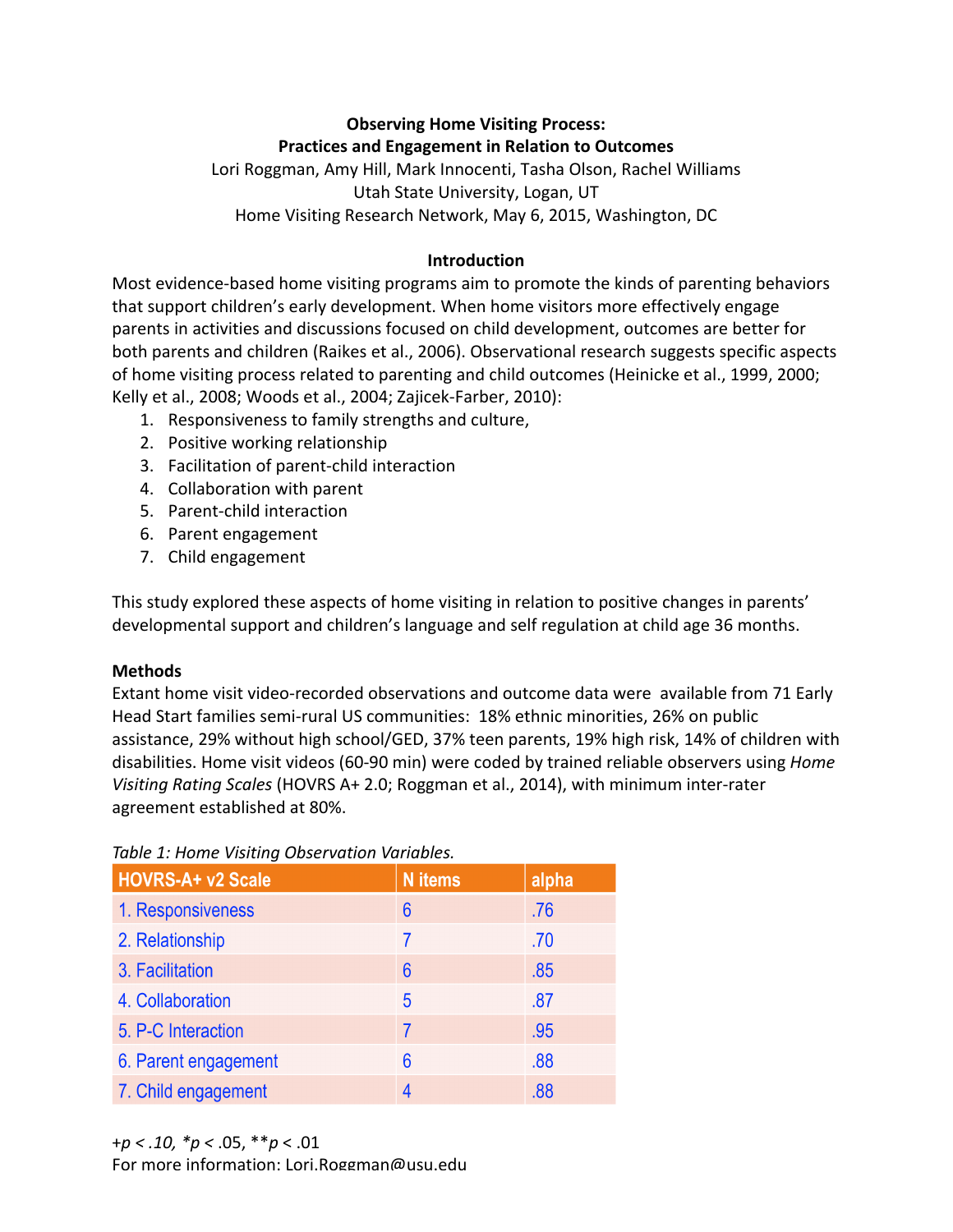Table 2: Home Visiting Summary Scores.

| <b>HOVRS total</b>      |     |
|-------------------------|-----|
| <b>HOVRS Practices</b>  | .74 |
| <b>HOVRS Engagement</b> | 87  |

#### **Outcome Measures**

**Supportive Parenting**: Home Observation for the Measurement of the Environment (Caldwell & Bradley, 1984-14 & 36 months

**Child Attention-Regulation**: Orientation/Engagemen subscale of Bayley Behavioral Rating Scales (Bayley, 1993)  $-14$  & 36 months

**Child Language**: Peabody Picture Vocabulary Test (Dunn & Dunn) —36 months MacArthur Communicative Development Inventory (Fenson, 1993)-14months

#### **Data Analysis**

To estimate the association of home visiting quality with improvements in parenting and child development, baseline measures (14 mo) were controlled in partial correlations and multiple regression models. These analyses take into account where the family began.

Table 2: Partial correlations, controlling for 14 month baseline variables.

|                            | <b>Parenting</b> | Child<br>Vocabulary | <b>Child</b><br>Attention |
|----------------------------|------------------|---------------------|---------------------------|
| <b>HOVRS</b> total         | $.37*$           | .21                 | $.39*$                    |
| <b>HOVRS</b><br>Practices  | .17              | .22                 | .24                       |
| <b>HOVRS</b><br>Engagement | $.35*$           | $.27+$              | $.37*$                    |

Preliminary results support a mediation model, in home visiting quality is related to improved child self-regulation via the association of home visiting quality with improved parenting.